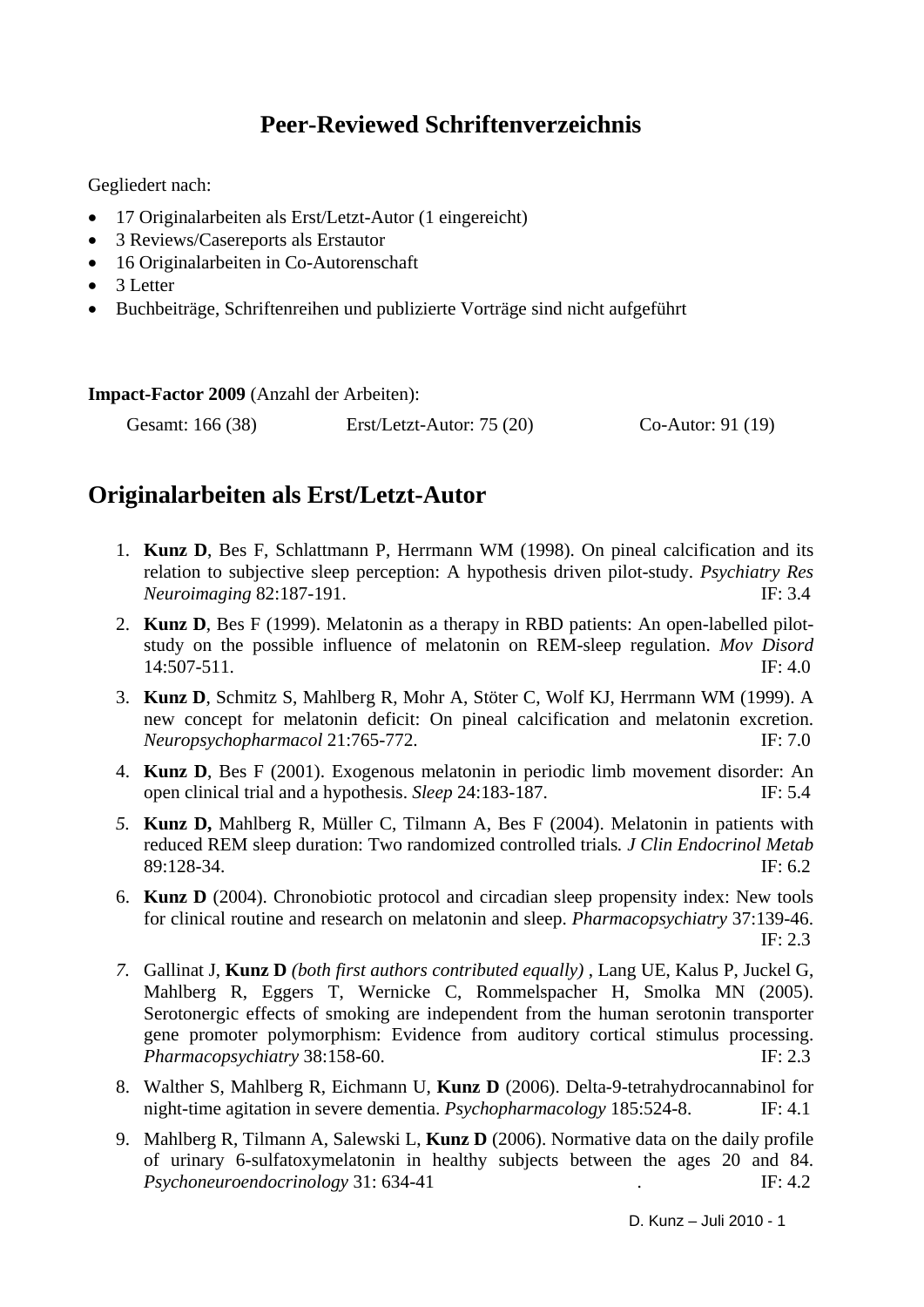- 10. Gallinat J, **Kunz D** *(both first authors contributed equally)*, Senkowski D, Kienast T, Seifert F. Schubert F, Heinz A (2006). Hippocampal glutamate concentration predicts cerebral theta oscillations. *Psychopharmacology* 187:103-111. IF: 4.1
- 11. Mahlberg R, Walther S, Eichmann U, Tracik F, **Kunz D** (2007). Effects of rivastigmine on actigraphically monitored motor activity in severe agitation related to Alzheimer's Disease: A placebo-controlled pilot study. *Arch Gerontol Geriatr* 45:19-26. IF: 1.4
- 12. Mahlberg R, Walther S, Kalus P, Bohner G, Haedel S, Reischies FM, Kühl KP, Hellweg R, **Kunz D** (2008). Pineal calcification in Alzheimer`s disease: An in vivo study using computed tomography. *Neurobiol Aging* 29:203-209. IF: 5.9
- 13. Gallinat J, **Kunz D** *(both first authors contributed equally)*, Lang UE, Neu P, Kassim N, Kienast T, Seifert F, Schubert F, Bajbouj M (2007). Association between cerebral glutamate and human behaviour: The sensation seeking personality trait. *Neuroimage*  34:671-67IF: 5.7
- *14.* Mahlberg R, **Kunz D** (2007). Relationship of melatonin excretion levels to polysomnographic sleep parameters in healthy subjects and patients with sleep related disturbances. *Sleep Medicine* 8:512-516. IF: 3.7
- 15. Mahlberg R, Kienast T, Haedel S, Heidenreich JO, Schmitz S, **Kunz D** (2009). Degree of pineal calcification is associated with polysomnographic sleep variables in primary insomnia patients. *Sleep Medicine* 10:439-445IF: 3.7
- 16. **Kunz D**, Mahlberg R (2010). A two-part, double-blind, placebo-controlled clinical trial of exogenous melatonin in REM-sleep behavior disorder. *J Sleep Res*–*Epub ahead of print PMID: 20561180* IF: 3.5
- 17. Kozakov R, Schöpp H, Franke St, **Kunz D** (2010)**.** Modification of light sources for proper biological action. *J Phys D: Appl Phys.* 43: doi: 10.1088/0022-3727/43/23/234007
- *18.* Wahnschaffe A, Hädel S, Rodenbeck A, Rudolph H, Kozakov R, Schöpp H, **Kunz D.**  Light at the wrong time: Shortterm bathroom light suppresses melatonin and increases alertness *- submitted*

#### **Casereport and Reviews**

- 19. **Kunz D**, Bes F (1997). Melatonin effects in a patient with severe REM-sleep behavior disorder: Case report and theoretical considerations. *Neuropsychobiology* (IF: 2.1) 36:211-214.
- 20. **Kunz D**, Herrmann WM (2000). Sleep-wake cycle, sleep related disturbances and sleep disorders: A chronobiological approach. *Compr Psychiatry* 41 Suppl 1:104-115. (IF: 1.9)
- 21. Cohrs S, Rodenbeck A, Hornyak M, **Kunz D** (2008). Restless legs syndrome, periodic limb movements and psychopharmacology. *Nervenarzt* 79:1263-1272. (IF: 0.8)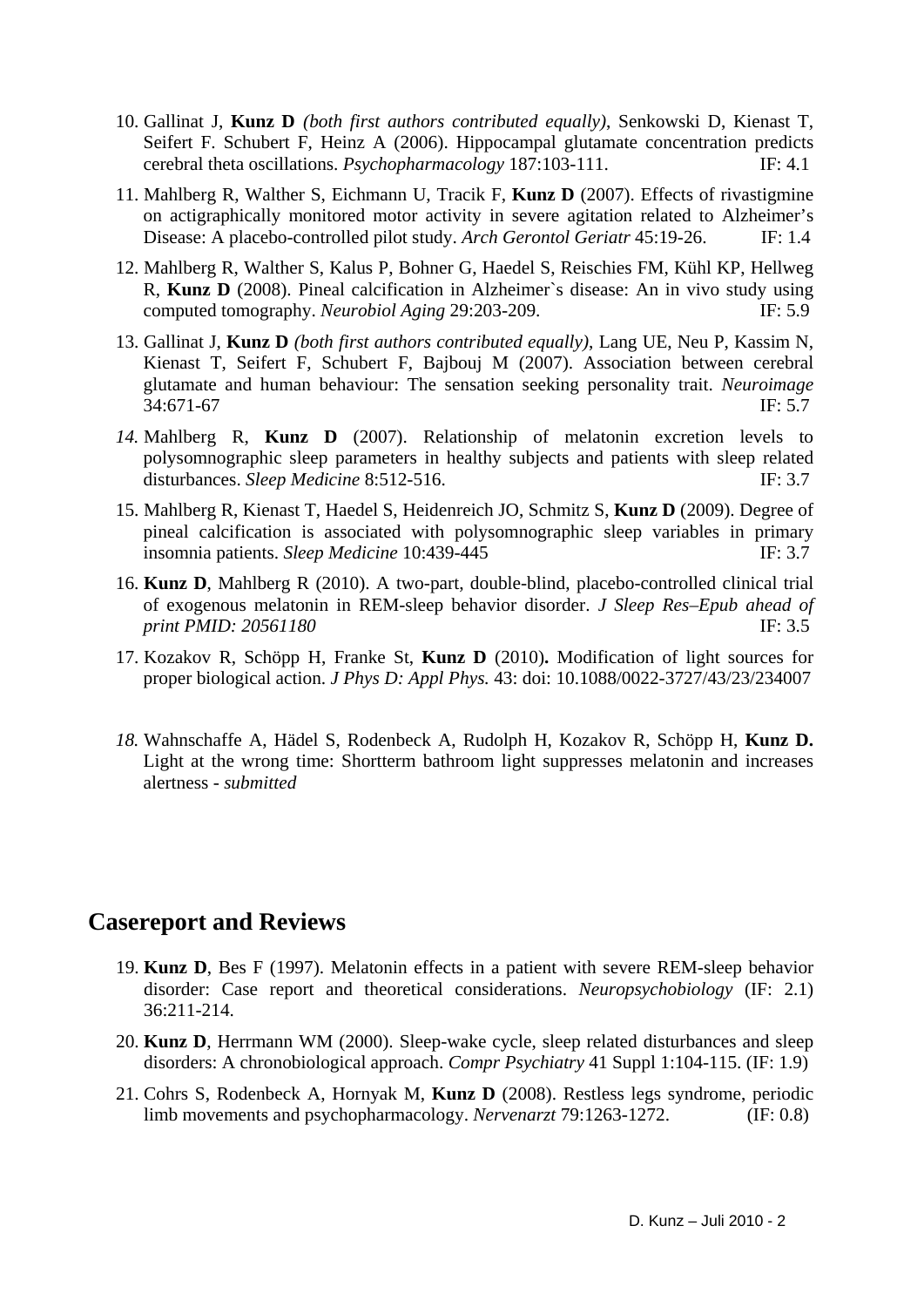## **Originalarbeiten in Co-Autorenschaft**

- 22. Schörner W, **Kunz D**, Henkes H, Böck JC, Sander B, Schmidt D (1991). Detection of pathological intracranial calcifications by MRI. *Neuroradiology* (IF: 2.6) 33:592-593.
- 23. Schörner W, **Kunz D**, Henkes H, Sander B, Schmidt D, Felix R (1991). Nachweis von Verkalkungen in der Magnet-Resonanz-Tomographie (MRT). *RöFo* (IF: 1.9) 154:430- 437.
- 24. Schlögl A, Kemp B, Penzel T, **Kunz D**, Himanen SL, Värri A, Dorffner G, Pfurtscheller G (1999). Quality control of polysomnographic sleep data by histogram and entropy analysis. *Clin Neurophysiol* (IF: 3.1) 110:2165-2170.
- 25. Bauer M, Bschor T, **Kunz D,** Berghöfer A, Ströhle A, Müller-Oerlinghausen B (2000). Double-blind, placebo-controlled trial of the use of lithium to augment antidepressant medication in continuation treatment of unipolar major depression. *Am J Psych* (IF: 12.5)157:1429-1435.
- 26. Klösch G, Kemp B, Penzel T, Schlögl A, Rappelsberger P, Trenker E, Gruber G, Zeitlhofer J, Saletu B, Herrmann WM, Himanen SL, **Kunz D**, Barbanoj M, Röschke J, Värri A, Dorffner G (2001). The SIESTA project polygraphic and clinical database. *IEEE Eng Med Biol Mag* (IF: 2.2) 20:51-7.
- 27. Rappelsberger P, Trenker E, Rothmann C, Gruber G, Sykacek P, Roberts S, Klösch G, Zeitlhofer J, Anderer P, Saletu B, Schlögl A, Värri A, Kemp B, Penzel T, Herrmann WM, Hasan J, Barbanoj MJ, Röschke J, **Kunz D**, Dorffner G (2001). Das SIESTA Projekt. *Klin Neurophysiol* (IF: 0.2) 32:76-88.
- 28. Bschor T, Berghöfer A, Ströhle A, **Kunz D**, Adli M, Müller-Oerlinghausen B, Bauer M (2002). How long should the lithium augmentation strategy be maintained? A 1-year follow up of a placebo-controlled study in unipolar refractory major depression. *J Clin Psychopharmacol* (IF: 5.1) 22:427-30.
- 29. Danker-Hopfe H, **Kunz D**, Gruber G, Klösch G, Lorenzo JL, Himanen SL, Kemp B, Penzel T, Röschke J, Dorn H, A Schlögl A, Trenker A, Dorffner G (2004). Interrater reliability between scorers from eight european sleep labs in subjects with different sleep disorders. *J Sleep Res* (IF: 3.5) 13:63-9.
- *30.* Lang UE, Hellweg R, Bajbouj M, Lenzen KP, Sander T, **Kunz D**, Gallinat J (2005). Association of a functional BDNF polymorphism and anxiety-related personality traits. *Psychopharmacology* (IF: 4.1) 180:95-9.
- *31.* Anderer P, Gruber G, Parapatics S, Woertz M, Miazhynskaia T, Klösch G, Saletu B, Zeitlhofer J, Barbanoj MJ, Danker-Hopfe H, Himanen SL, Kemp B, Penzel T, Grözinger M, **Kunz D**, Rappelsberger P, Schlögl A, Dorffner G (2005). An E-Health Solution for Automatic Sleep Classification according to Rechtschaffen and Kales: Validation Study of the Somnolyzer 24x7 utilizing the Siesta Database. *Neuropsychobiology* (IF: 2.1) 51:115-33.
- *32.* Happe S, Klösch G, Lorenzo J, **Kunz D**, Penzel T, Röschke J, Himanen SL, Gruber, Zeitlhofer (2005). Perception of sleep: Subjective versus objective sleep parameters in patients with Parkinson`s disease in comparison with healthy elderly controls. *J Neurology* (IF: 2.9) 252:936-43.
- 33. Kalus P, Slotboom J, Gallinat J, Mahlberg R, Cattapan-Ludewig K, Nyffeler T, Buri C, Federspiel A, **Kunz D**, Schroth G, Kiefer C (2005). Examining the Gateway to the